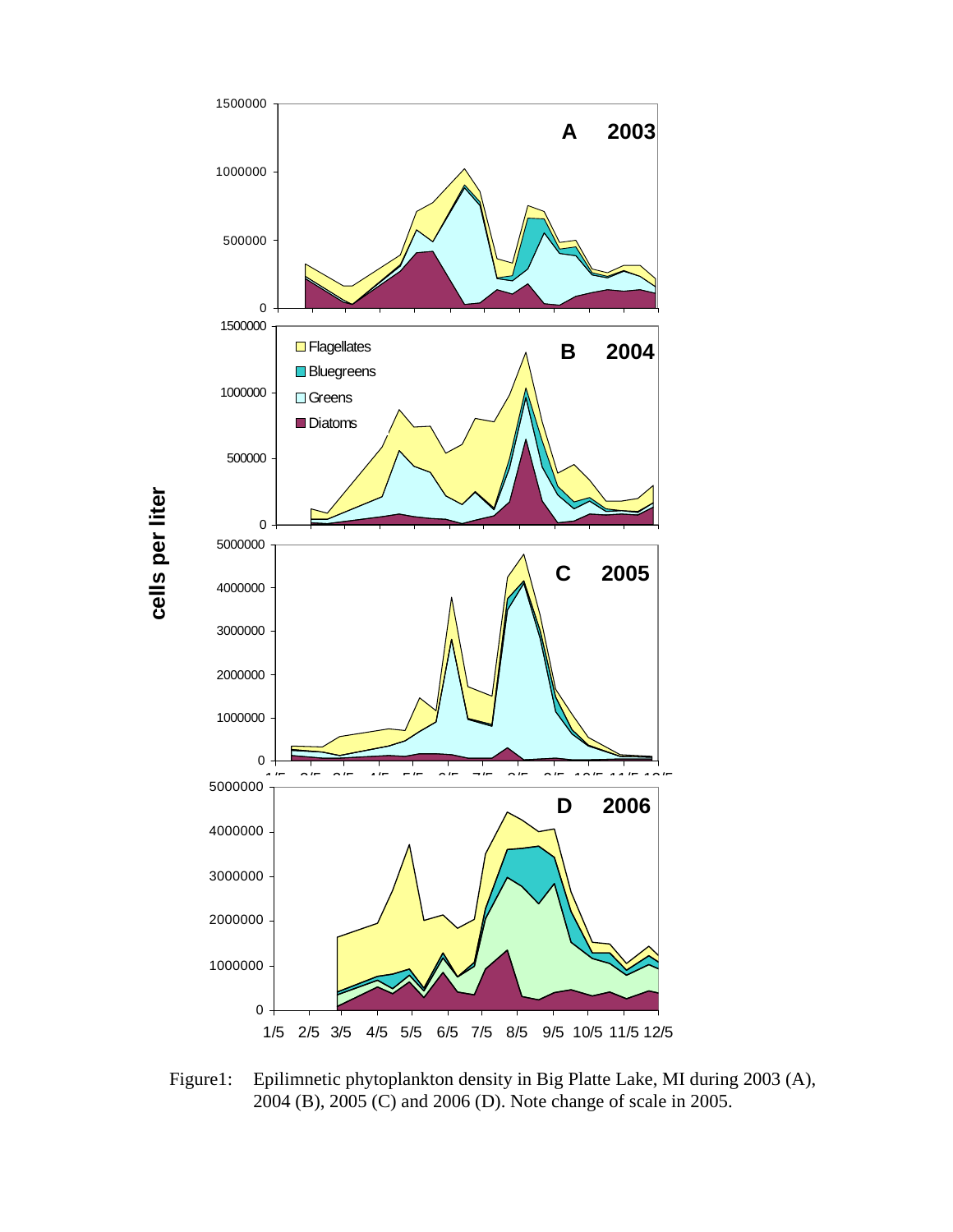

Figure2: Epilimnetic chlorophyll a concentration in Big Platte Lake, MI 2003-2006. Mean concentrations in 2003-2006 were 2.19, 1.85, 2.53, and 2.87 μg/L, respectively.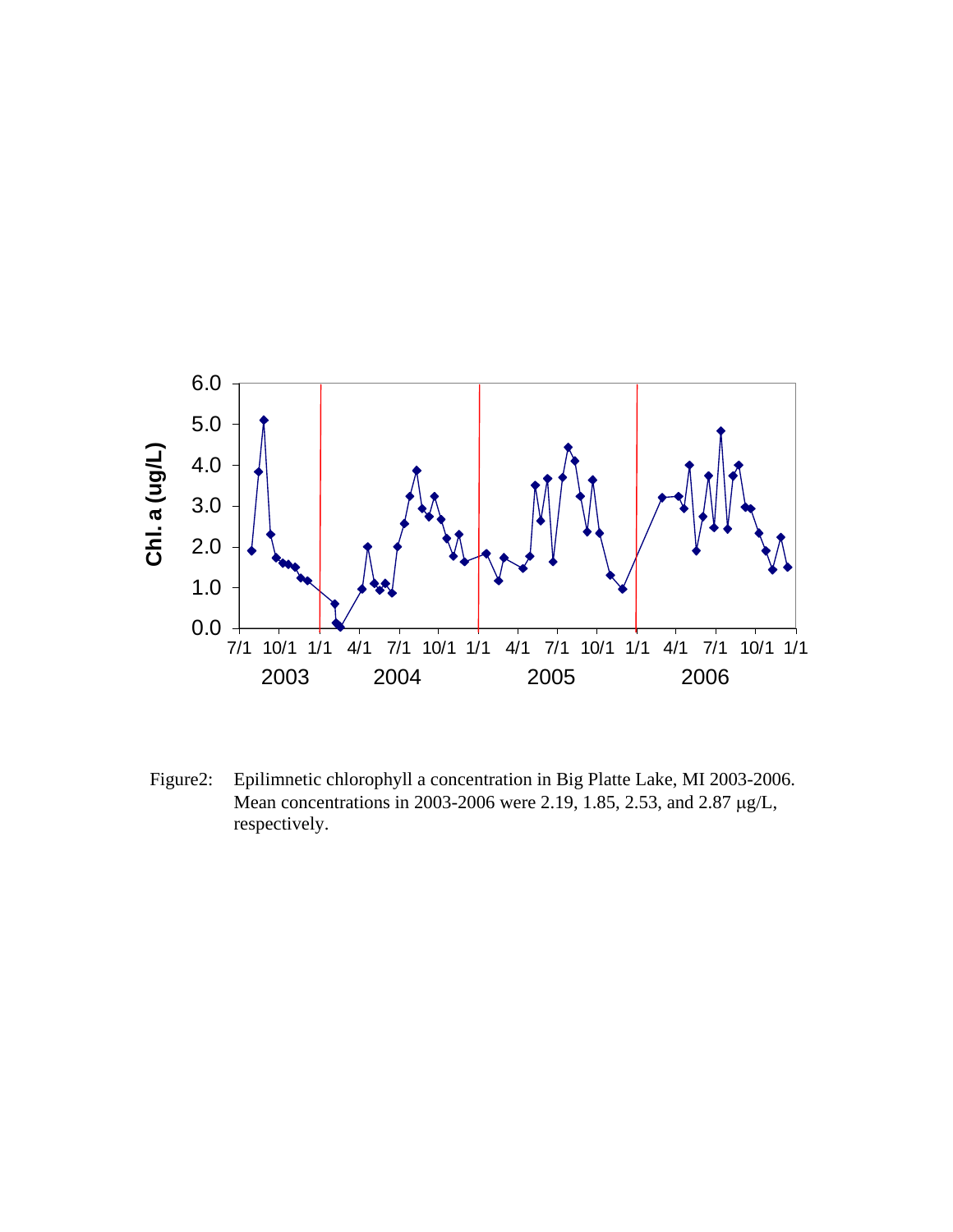

**Biomass (mg/L)**

Biomass (mg/L)

Figure 3: Epilimnetic phytoplankton biomass (wet wt.) in Big Platte Lake, MI during 2003 (A), 2004 (B), 2005 (C) and 2006 (D). Note change of scale in 2005.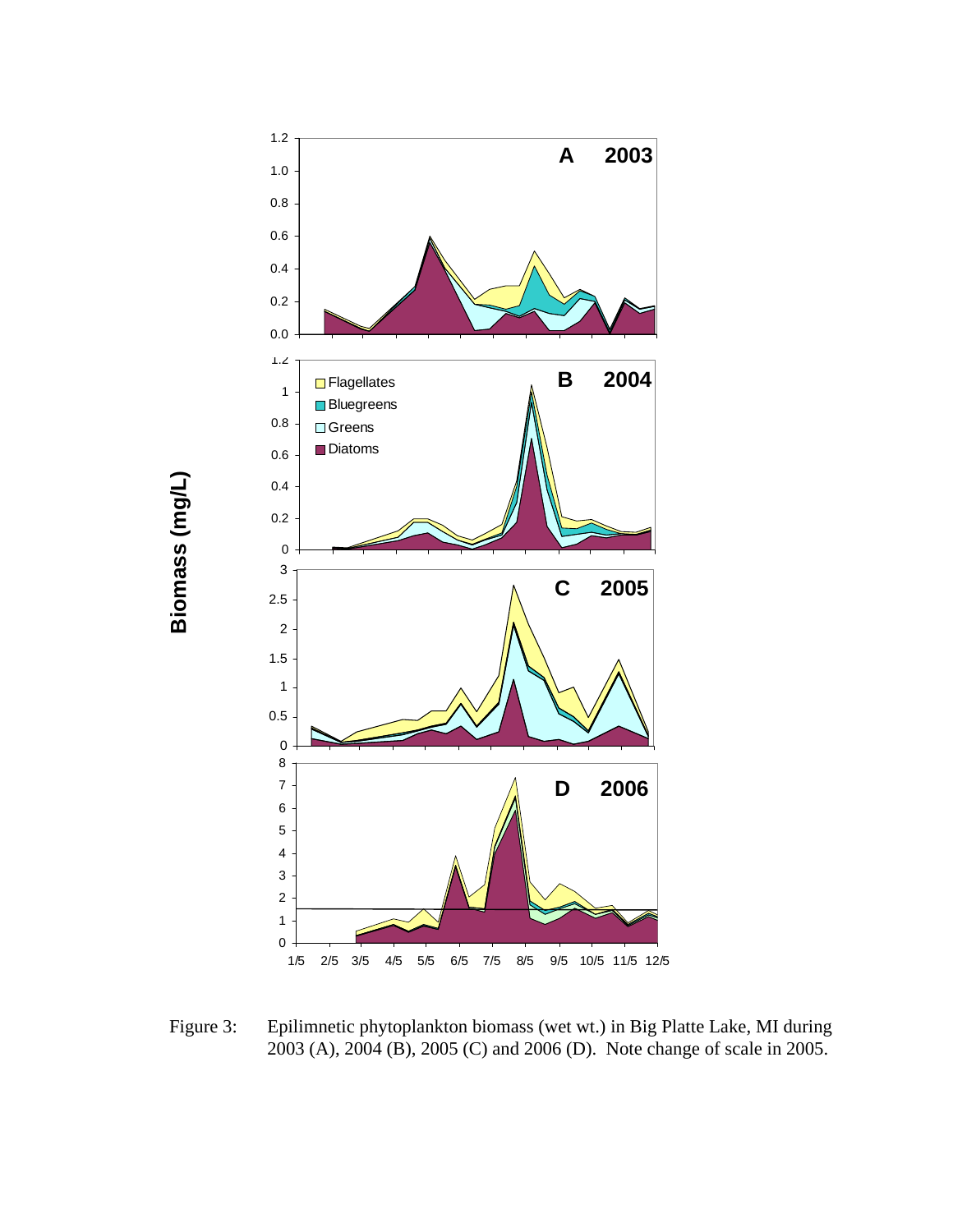

Biomass (mg/L wet wt.)

Figure 4: Phytoplankton biomass in the epilimnion (0-30 ft.) and hypolimnion (45-90 ft.) of Big Platte Lake, MI, 2006. Note change of biomass scale in June, August, and October..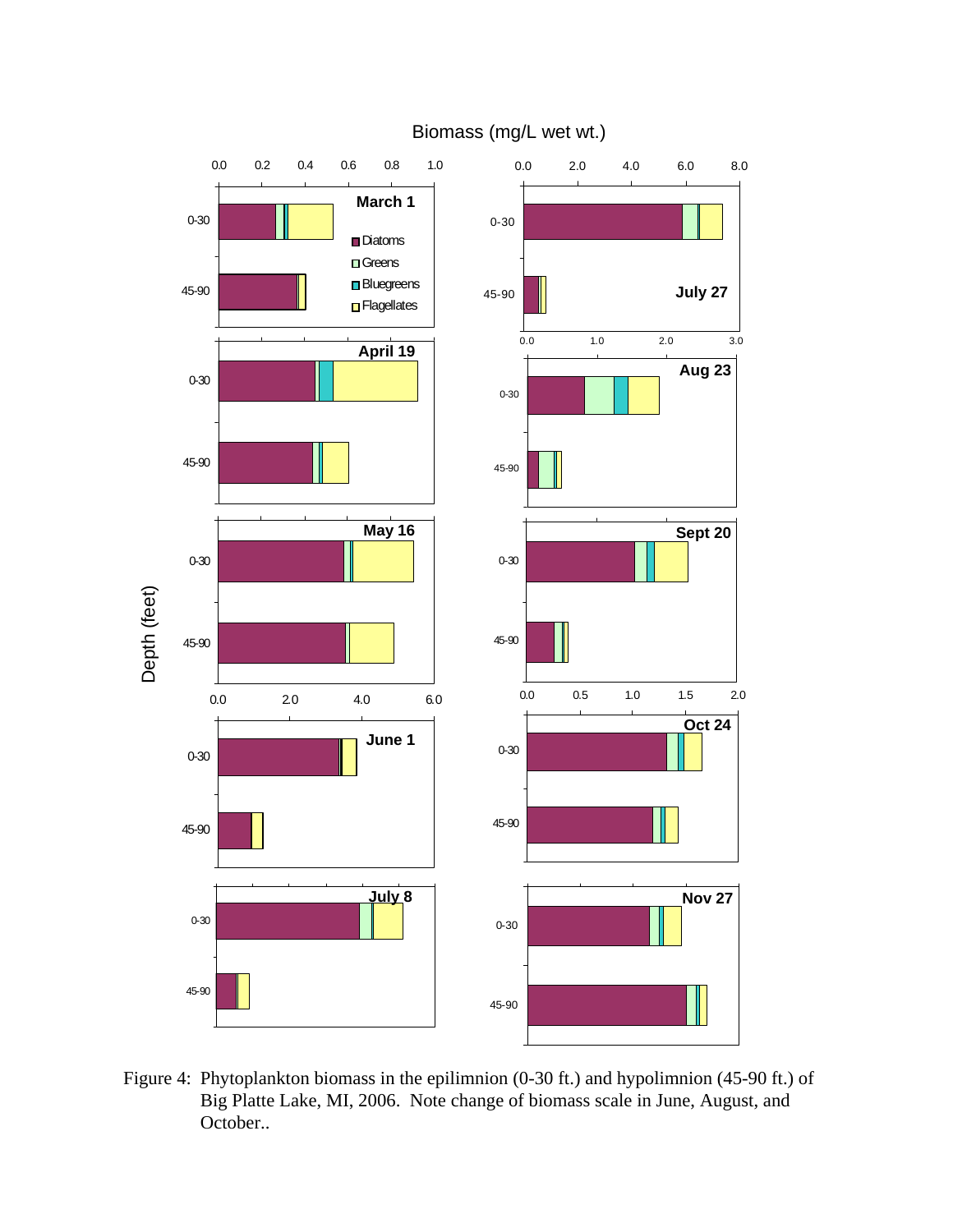

Figure 5: Phytoplankton density Little Platte Lake, MI during 2005 (A) and 2006 (B).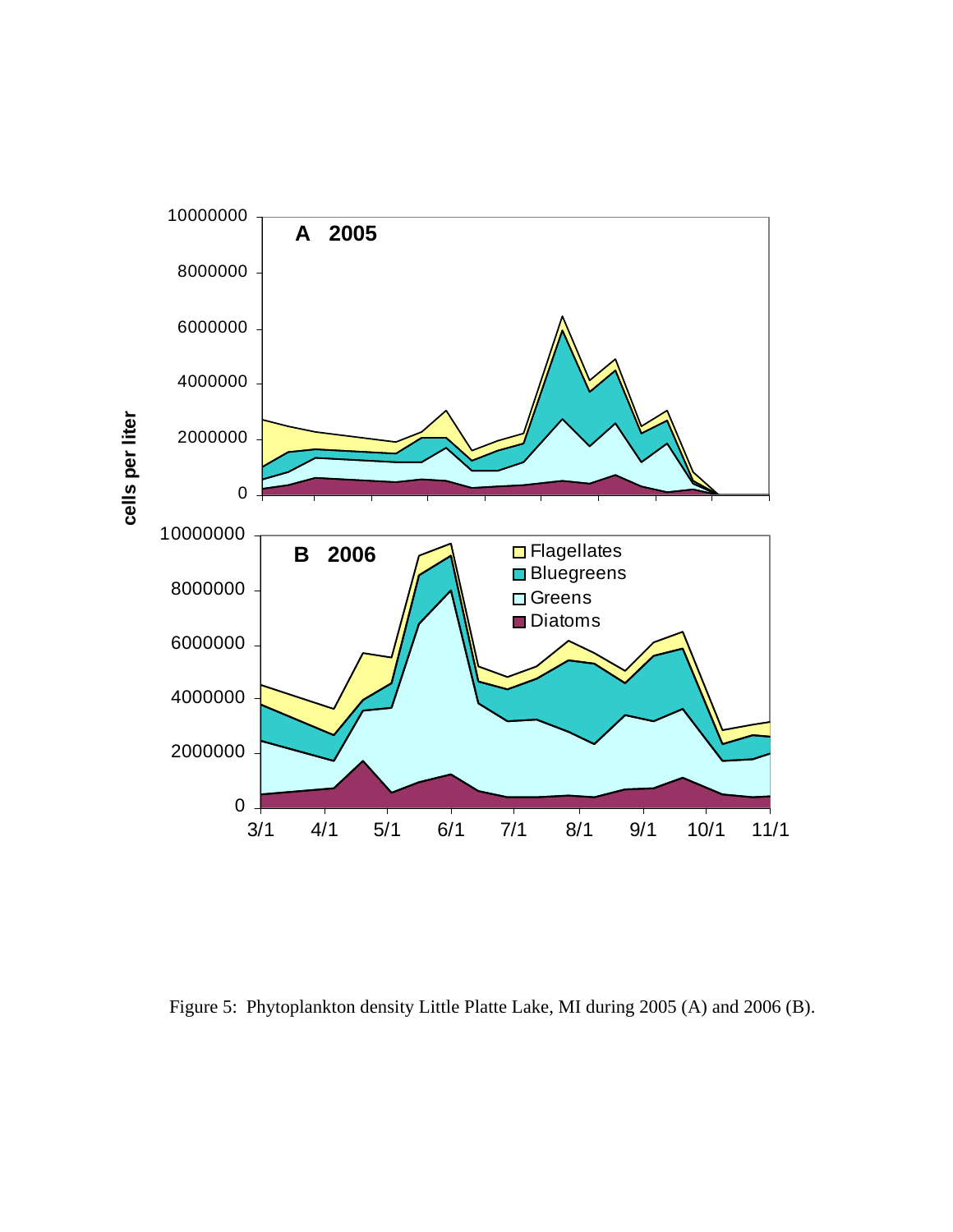

Figure 6: Phytoplankton biomass (wet wt.) in Little Platte Lake, MI during 2005 (A) and 2006 (B).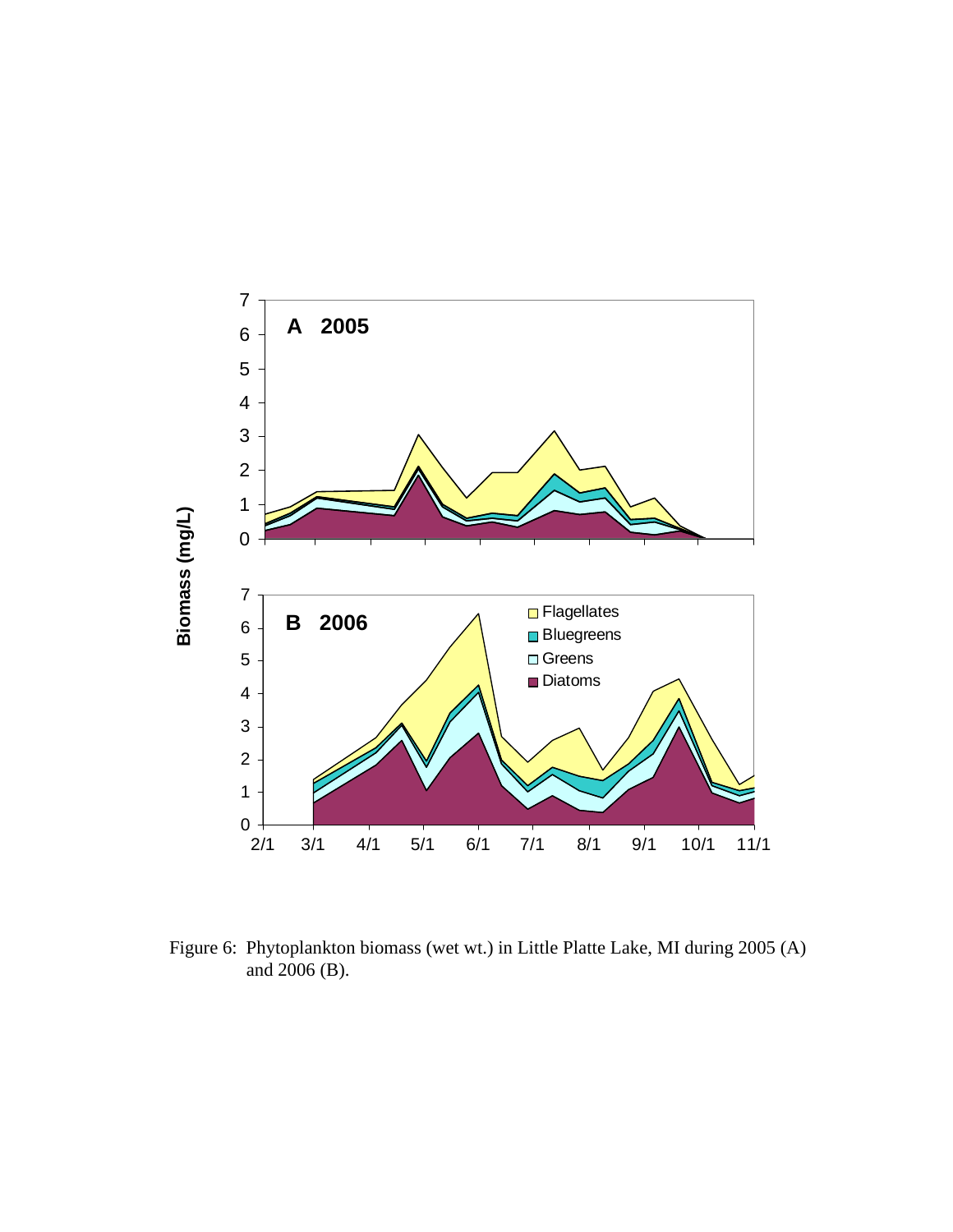

Figure 7: Average zooplankton density in Big Platte Lake, MI during 2003 (A), 2004 (B), 2005 (C), and 2006 (D). Note change in scales.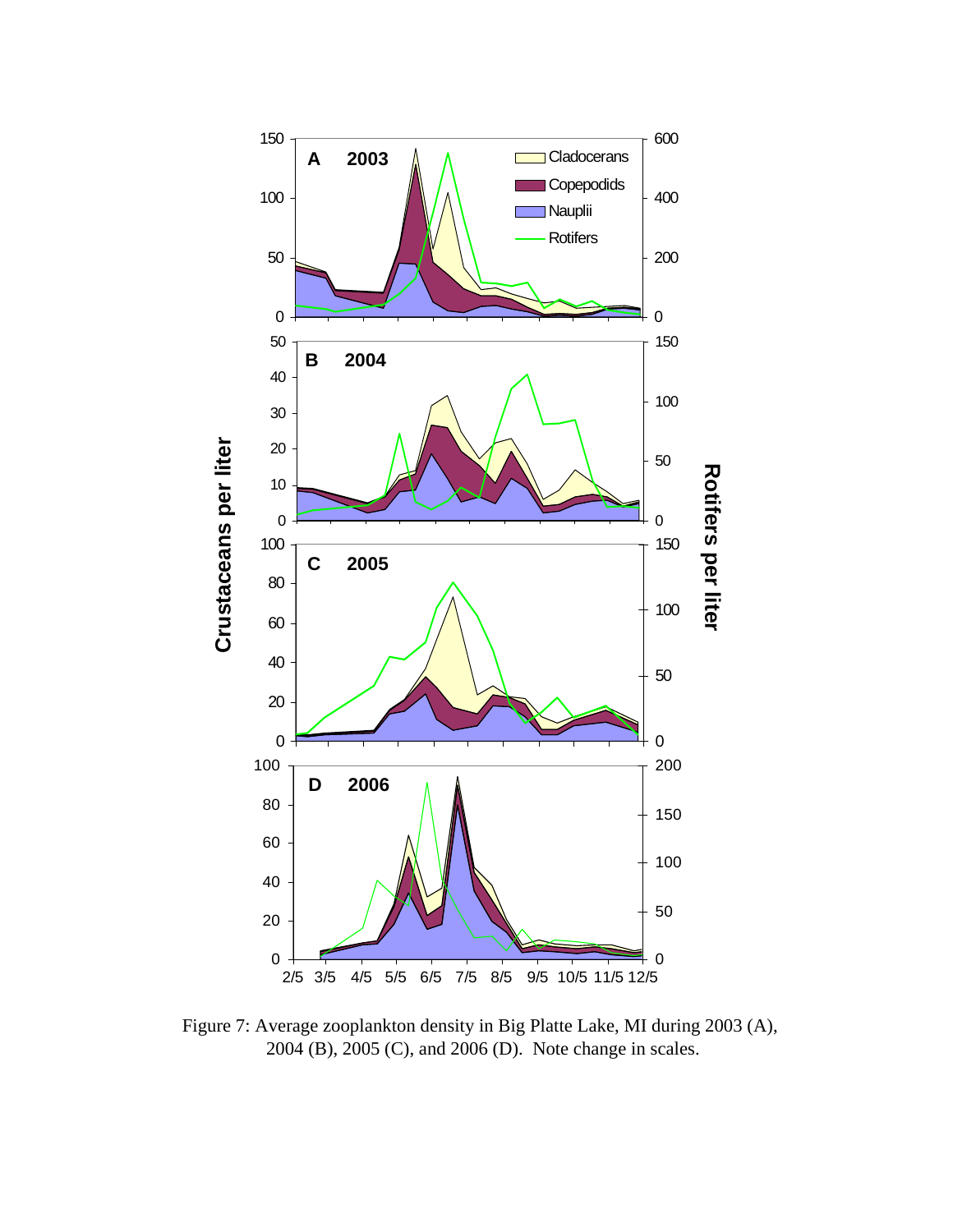

**Biomass (**

μ**g/L)**

Figure 8: Average zooplankton biomass (dry wt.) in Big Platte Lake, MI during 2003 (A), 2004 (B), 2005 (C), and 2006 (D).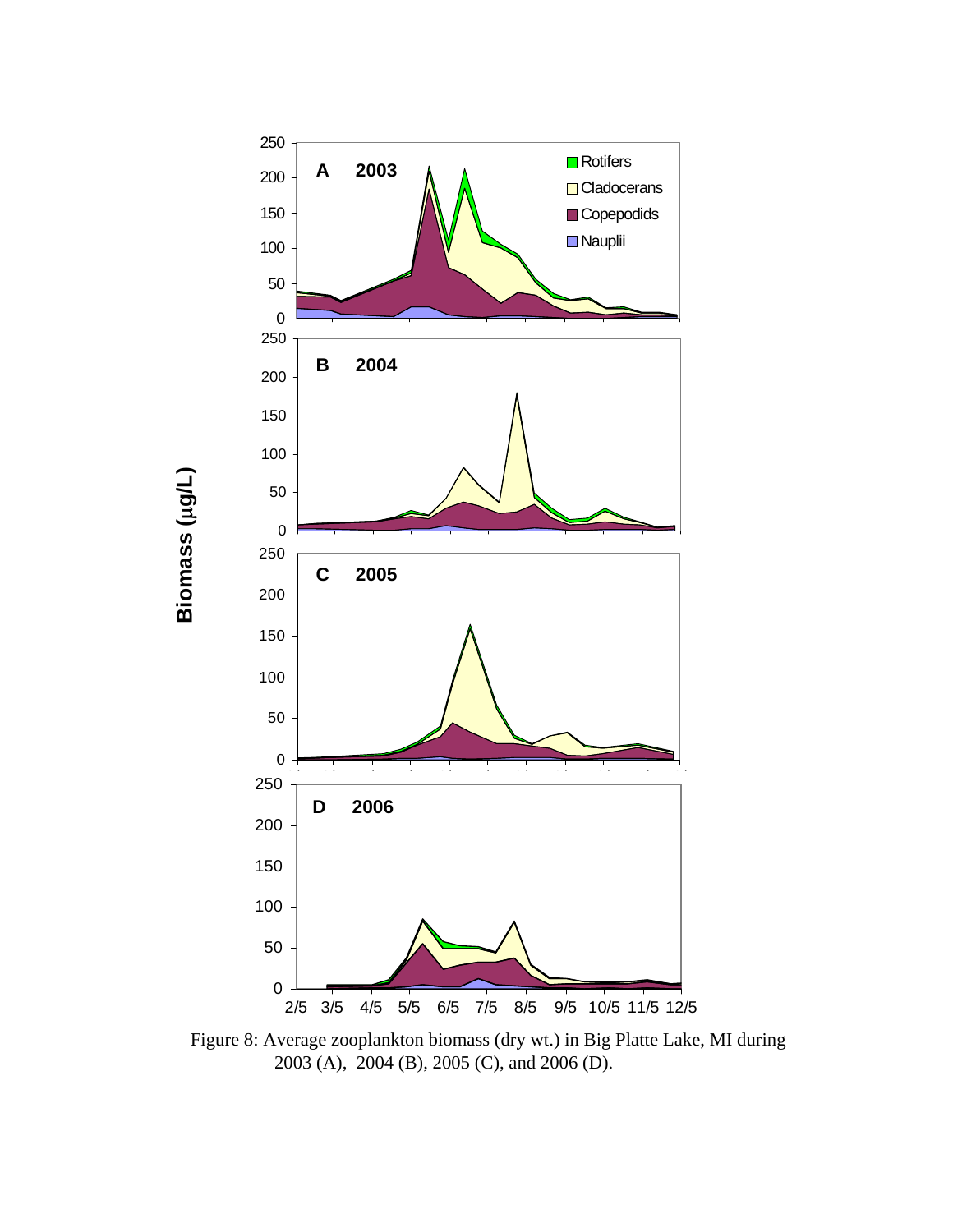Cells per liter **Cells per liter**



Figure 9: Average density of 4 phytoplankton taxa in 3 sample bottles collected from Big Platte Lake, MI in 2006. Densities were calculated from three transects within small and large settling chambers. Letters indicates similar bottle densities.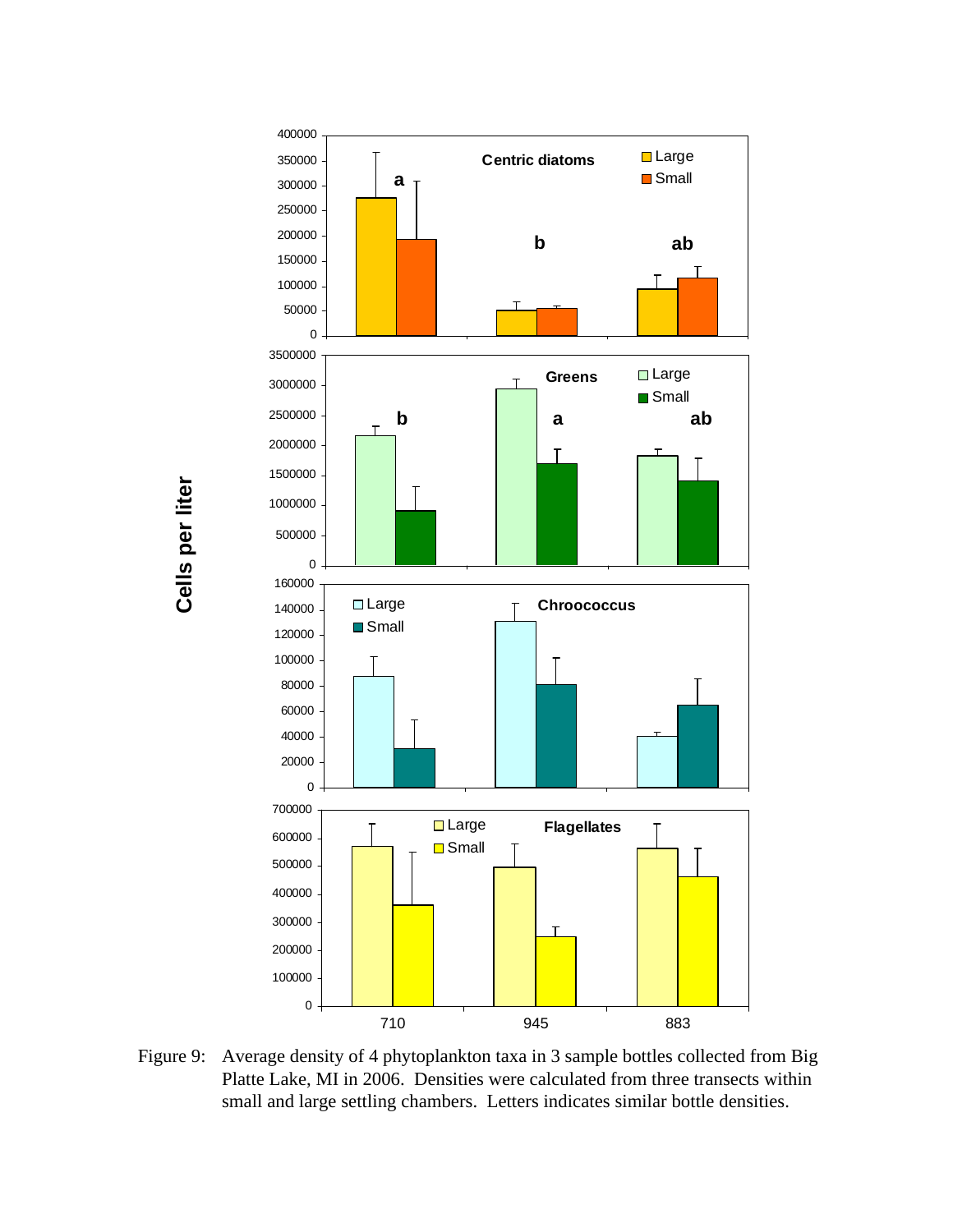Cells per liter **Cells per liter**



Figure 10: Average density of 4 phytoplankton taxa in 5 mL sub-samples from bottle 883 collected from Big Platte Lake, MI in 2006. Densities were calculated from three transects within small and large settling chambers.